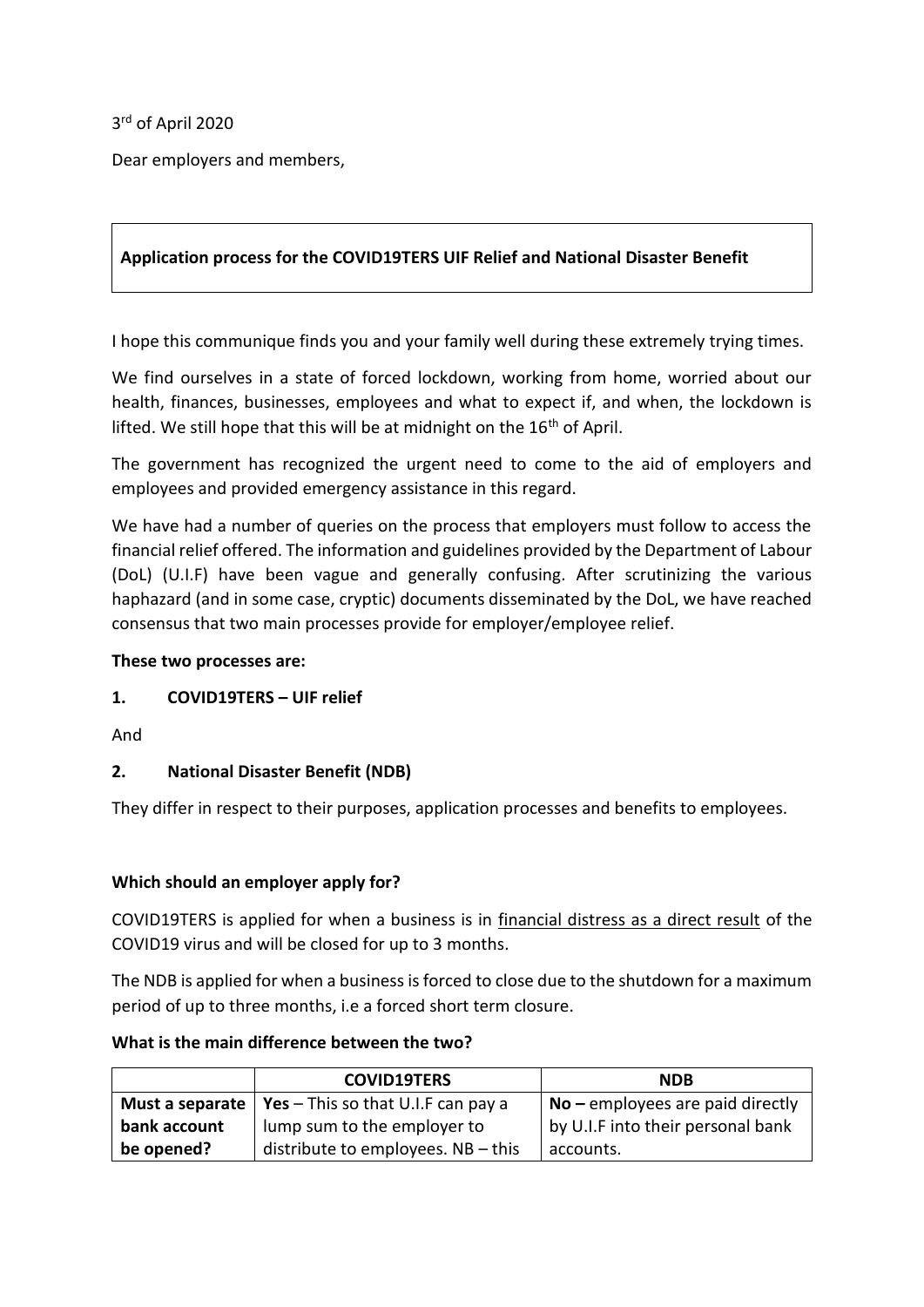|                        | money cannot be used for any                                                                                                                                                                                                                                                                                                                                                                                                                                                                                                                               |                                                                                                                                                                                                                                                                    |
|------------------------|------------------------------------------------------------------------------------------------------------------------------------------------------------------------------------------------------------------------------------------------------------------------------------------------------------------------------------------------------------------------------------------------------------------------------------------------------------------------------------------------------------------------------------------------------------|--------------------------------------------------------------------------------------------------------------------------------------------------------------------------------------------------------------------------------------------------------------------|
| What                   | other expenses.                                                                                                                                                                                                                                                                                                                                                                                                                                                                                                                                            |                                                                                                                                                                                                                                                                    |
| documents are          | The employer must provide the<br>following documents to UIF email:                                                                                                                                                                                                                                                                                                                                                                                                                                                                                         | The employer must provide the                                                                                                                                                                                                                                      |
|                        |                                                                                                                                                                                                                                                                                                                                                                                                                                                                                                                                                            | following documents to UIF                                                                                                                                                                                                                                         |
| needed for the         | covid19claims@labour.gov.za:                                                                                                                                                                                                                                                                                                                                                                                                                                                                                                                               | online: www.ufiling.co.za                                                                                                                                                                                                                                          |
| application            | Letter of authority on                                                                                                                                                                                                                                                                                                                                                                                                                                                                                                                                     | UI19 (completed by                                                                                                                                                                                                                                                 |
| Process?               | company letterhead<br>granting permission to an<br>individual* to claim o.b.o<br>company. * Accountant, HR Dir,<br>C.F.O, etc.<br><b>Memorandum of</b><br><b>Agreement</b> between<br>employer and UIF or<br>employer and Bargaining<br>Council (if the employer is a<br>member of a BC).<br>Prescribed excel<br>spreadsheet of employee<br>information in csv format.<br>Last three months proof of<br>$\bullet$<br>payroll.<br><b>Bank statement confirming</b><br>$\bullet$<br>bank details of the separate<br>bank account opened for<br>this purpose. | employer);<br>UI2.7 (completed by<br>employer)<br>UI2.8 (employee banking<br>completed by employee<br>and his/her bank).<br>Letter on company<br>letterhead confirming the<br>temporary lay-off is due<br>to COVID-19;<br>Copy of employee's<br>identity document. |
| <b>What reflief or</b> | The relief or benefit paid will be                                                                                                                                                                                                                                                                                                                                                                                                                                                                                                                         | The maximum benefit is R3500                                                                                                                                                                                                                                       |
| benefit is paid?       | based on the formula:                                                                                                                                                                                                                                                                                                                                                                                                                                                                                                                                      | per month.                                                                                                                                                                                                                                                         |
|                        | Salary* X (38%-60%).<br>* Maximum salary used in formula                                                                                                                                                                                                                                                                                                                                                                                                                                                                                                   | This amount is offset against any<br>wages the employer is able to<br>pay its employees.                                                                                                                                                                           |
|                        | is R17712. The % applied is based                                                                                                                                                                                                                                                                                                                                                                                                                                                                                                                          |                                                                                                                                                                                                                                                                    |
|                        | on a sliding scale.                                                                                                                                                                                                                                                                                                                                                                                                                                                                                                                                        | For example, an employer may<br>be able to pay 50% of the                                                                                                                                                                                                          |
|                        | <b>Example:</b>                                                                                                                                                                                                                                                                                                                                                                                                                                                                                                                                            | employee's salary during the<br>temporay closure.                                                                                                                                                                                                                  |
|                        | Employee salary = $R20000$ .<br>Calculation based on UIF formula<br>is:                                                                                                                                                                                                                                                                                                                                                                                                                                                                                    | The UIF benefit will be adjusted<br>accordingly.                                                                                                                                                                                                                   |
|                        | R17712 x 38% = R6730,56                                                                                                                                                                                                                                                                                                                                                                                                                                                                                                                                    |                                                                                                                                                                                                                                                                    |
|                        | The minimum benefit is R3500.                                                                                                                                                                                                                                                                                                                                                                                                                                                                                                                              |                                                                                                                                                                                                                                                                    |
| Guideline link         | <b>COVID19TERS Guideline</b>                                                                                                                                                                                                                                                                                                                                                                                                                                                                                                                               | <b>UIF filing guideline</b>                                                                                                                                                                                                                                        |